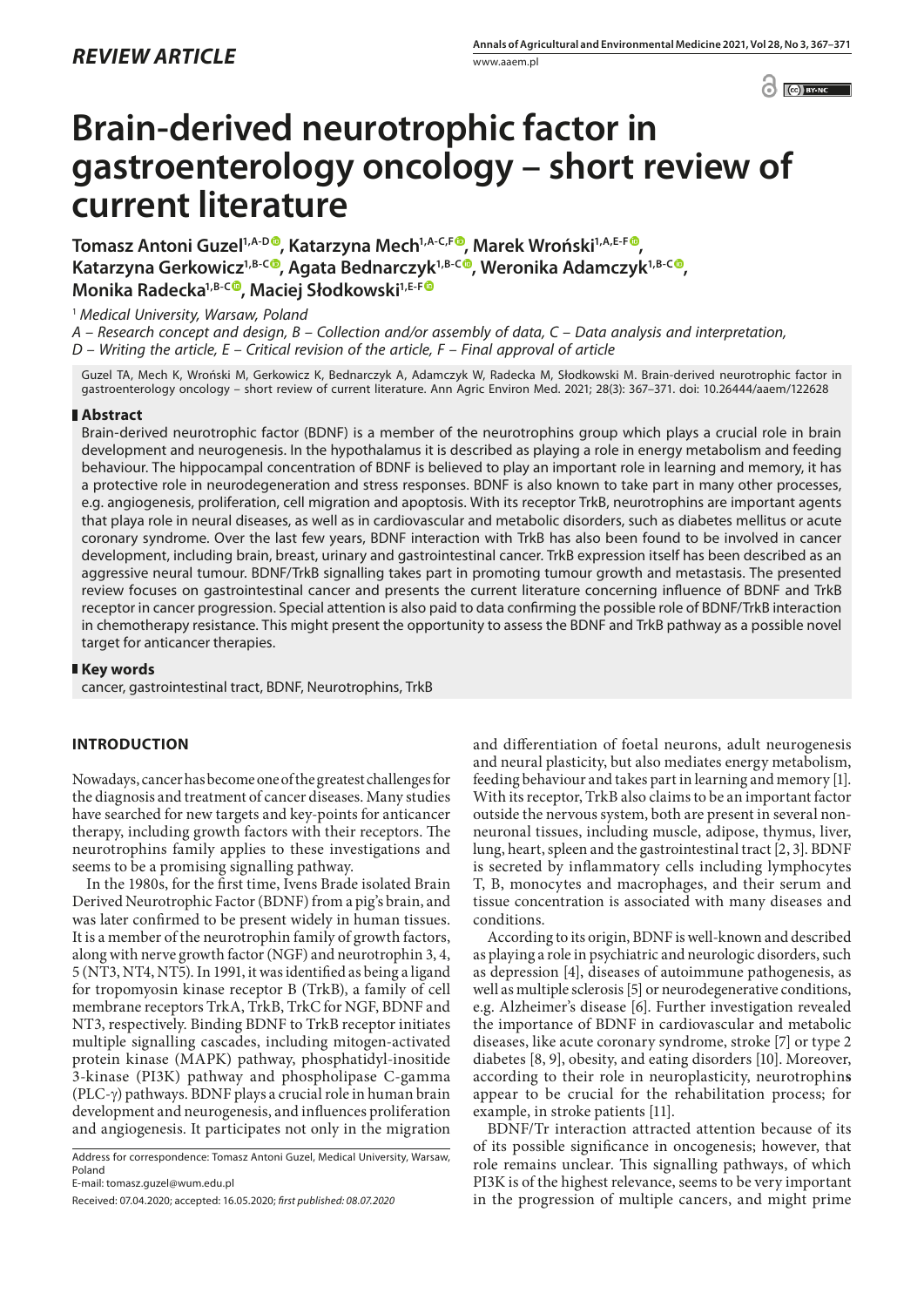cancer cells to resist substantial genotoxic stressors, most of which are first-line chemotherapies. On the other hand, high expression of BDNF in the hypothalamus is associated with the induction of immune cells that have activity against tumour cells, and might be associated with better outcomes [12, 13].

## **OBJECTIVE**

The aim of the study was to review existing literature on the role of BDNF and TrkB in gastrointestinal cancers, focusing on possible values as prognostic or monitoring factors, and a potential target for new anticancer strategies.

**BDNF/TrkB mechanisms of interaction.** To date it is known that the BDNF/TrkB pathway plays an important role in tumour growth, invasion and metastasis. The pathway was also shown to be responsible for some resistance to standard chemotherapy drugs [14, 15, 16].

TrkB was confirmed to cross-talk with the epidermal growth factor receptor (EGFR) signalling pathway, which is commonly up-regulated in many cancers. Administration of BDNF results in changes of EGF serum concentration which facilitates the migration of lung and ovarian cancer cells. It has also been reported that synergistic inhibition of EGFR and TrkB suppresses colon cancer cell proliferation. TrkB/ EGFR inhibition was also shown to reduce the pro-migratory effects of BDNF/EGF administration in lung cancer. BDNF/ TrkB signalling also might play role in resistance to an antitumour peptide that blocks gastrin-releasing peptide receptor (GRPR) through a mechanism dependent on EGFR. TrkB blockage may potentiate anti-tumour effects of anti-EGFR therapy [17, 18].

The BDNF/TrkB pathway was also shown to mediate resistance to anoikis of several cancers. Anoikis is a type of apoptosis suggested to act as barrier to metastasis. Its braking may support tumour cells migration and the appearance of distant metastases. Metastatic tumour cells revealed higher expression of BDNF/TrkB proteins, compared to non-metastatic tissues, and were resistant to cell death. This may explain the pro-survival role of BDNF [19, 20].

The invasion of tumour cells is related to degradation of the extracellular matrix. The proteolytic pathway is regulated by the balance of activators, including matrix metalloproteinases (MMPs), serine proteases, and inhibitors of MMPs called tissue inhibitors of metalloproteinases (TIMPs). It was confirmed that enhanced TrkB expression in neuroblastoma is associated with a significant increase in a subset of MMPs, especially MMP-1, MMP-2 and MMP-9, which potentiates BDNF/TrkB impact on the invasiveness of tumour cells [21].

BDNF may modulate the sensitivity of cancer cells to standard drugs as n universal attenuator of chemotherapeutic efficacy. The known pathway of this action goes through different mechanisms which probably depend on the type of cancer cell. BDNF administration in head and neck squamous cell carcinoma is related to the upregulation of multi-drug resistance pump 1 (MDR1). In neuroblastoma, PI3K inhibition abrogated the ability of BDNF to protect cancer cells against therapy. The protection is also mediated by the down-regulation of Bim, a pro-apoptotic protein that facilitates mitochondrial-mediated or intrinsic apoptosis.

Decreases of Bim protected neuroblastoma cells from paclitaxel cell death [15]. Potentially, BDNF might have importance in resistance to apoptosis by up-regulation of proteins associated with delay of activation of transmembrane death receptors. In breast cancer cells, production of apoptotic molecule 2 (FAIM2) is directly correlated to PI3K activity which is downstream of TrkB and FAIM2 countermine apoptosis induced by cisplatin [16].

BDNF takes part in oncogenic transformation and tumour relapse after successful treatment of cancer in animal models. TrkB positive cancer stem cells were shown to play a role in tumour relapse in mice breast cancer models. Cancer stem cells are tumour-initiating cells which slowly express stem cells markers and divides, which may demonstrate the mechanism of resistance to standard chemotherapy targeted on rapidly dividing tumour cells. Thus, treatment with TrkB inhibitors, even after standard chemotherapy, may prolong the disease-free survival time [17].

In turn, there are some data concerning a positive role of BDNF over-expression in anti-cancer therapy. In an animal study, mice living in enriched environmental housing and receiving melanoma xenografts, showed suppressed tumour growth when compared to mice living in a standard environmental. In this group, over-expression was confirmed of BDNF in the hypothalamus, reduced expression of several pro-survival proteins, and a significantly augmented natural killer and T-cell cytotoxicity. Reduced hypothalamic BDNF expression abrogated mice tumour resistance [12]. These findings indicated that environmental or genetic activation of hypothalamic BDNF might support T-cell cytotoxicity. The immunoaugmenting capacity of BDNF may be explained by the fact that BDNF is required for the proper T-cell maturation needed for anticancer action [17].

**BDNF in malignancies.** The first reported malignancy focused on the importance of increased BDNF/TrkB expression – neuroblastoma. High levels of TrkA and TrkC expression were associated with a better outcome, whereas high levels of TrkB and BDNF were related to aggressive features and poor prognosis. In addition, over-expression of BDNF/TrkB promoted resistance to standard chemotherapy. To-date, there have been many studies concerning BDNF/ TrkB expression in several cancers, including cancer of the gastrointestinal tract. The studies cited here have described these proteins as a useful prognostic tool and possibly a new anchorage target for anticancer therapies.

**Gastric cancer.** The basic study published by Okugawa et al. showed BDNF over-expression in tumour tissues compared to normal mucosa, especially in invasive front malignancy (compared to tumour core) [22]. Clinically overexpression was associated with the younger age of patients, vessel involvement, lymph node metastases and peritoneal dissemination. BDNF/TrkB co-expression correlated with intestinal type of cancer and worse prognosis for the postoperation survival period. Invasive tumour was characterised by epithelial mesenchymal transition which enabled cancer invasion and metastatic spread.

The role of the BDNF/TrkB axis was also investigated by Choi et al. who confirmed its biological significance in the progression of human gastric cancer. In the current study, BDNF via TrkB receptor increased the level of long pentraxinrelated protein 3 (PTX3), known as TNF-inducible gene 14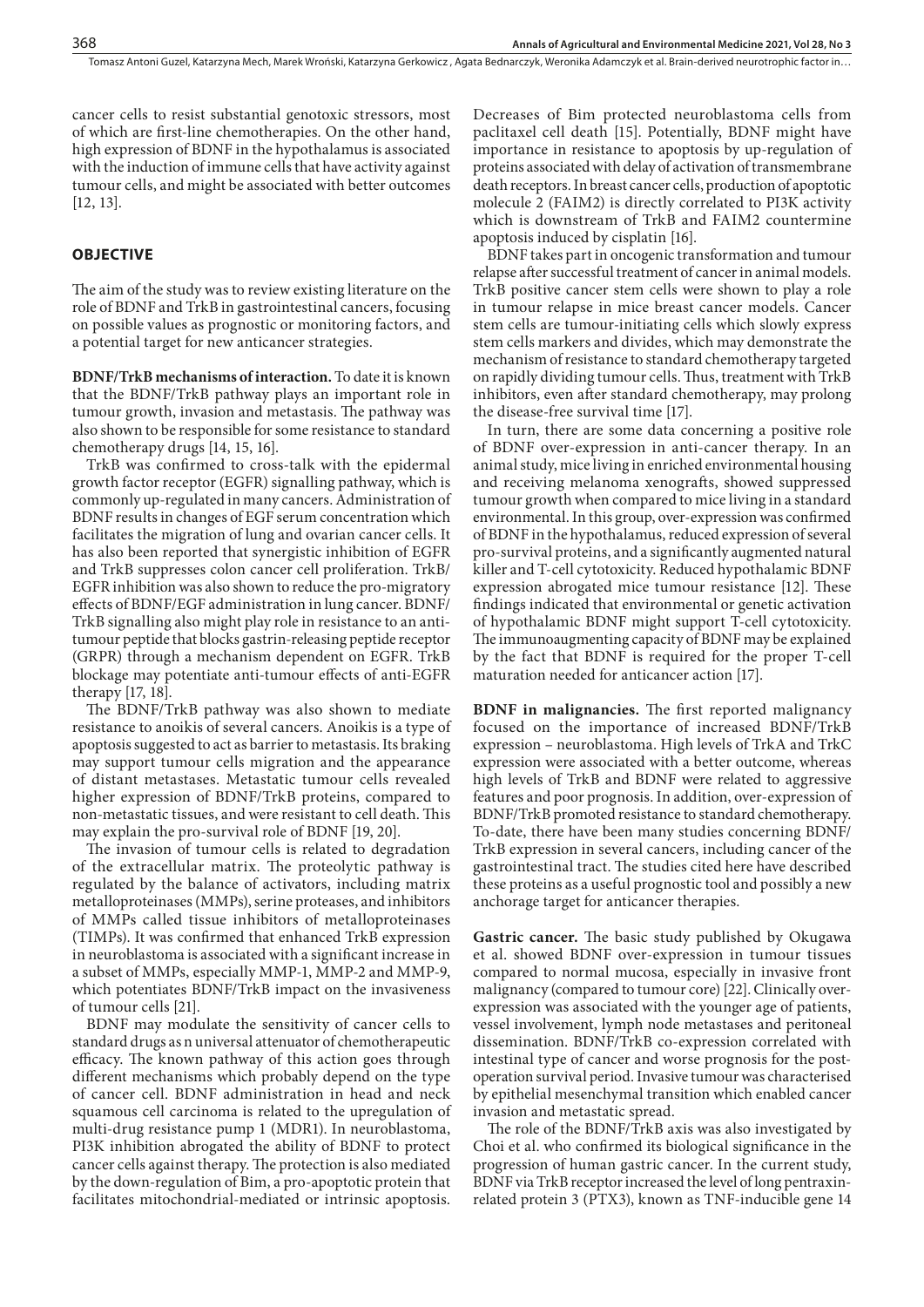protein (TSG-14). PTX3 is produced and released by several types of cells in response to primary inflammatory signals. It acts rather as a tumour promoter by enhancing inflammation than onco-suppressor that restrain complement-dependent tumour promoting inflammation, as suggested by other authors [23]. Choi et al. confirmed that PTX3 activation was related to bone metastatic status of gastric cancer by enhancing cancer-osteoblastic niche interactions [24]. It was also reported that BDNF stimulates Receptor Activator of Nuclear Factor Kappa B Ligand (RANKL) production from osteoblasts. RANKL activates maturation of osteoclasts and is known to induce osteoclastogenesis thereby contributing to the formation of osteolytic bone lesions from multiple myeloma [25, 26, 27].

BDNF also serves as a target for micro-RNA (miRNA), including miRNA-744, miRNA-613 and miRNA-107 which expression was low in gastric cancer. miRNAs underexpression correlated with lymph node metastases, invasive depth and TNM staging and was inversely related to BDNF expression, which provided as a functional mediator of miRNAs in gastric cancer patients [28, 29, 30].

A recent study by Esfandi et al. admittedly revealed overexpression of BDNF in tumours with lymphatic and vascular invasion [31]. Authors investigated BDNF gene and BDNF-antisense (noncoding RNA) expression and noted that transcript level correlated with the site of primary tumours – it was lower in fundus and higher in body, antrum of stomach compared to normal tissues. Researchers noted higher tumour BDNF transcript levels in older patients. These results are contrarily to the previous study by Okugawa. Inconsistency between studies might be explained by heterogeneity of patients (younger age) and different site of gene assessment (in whole tumour bulk, not in tumour invasive front), but the main discrepancy in BDNF expression in cancer and non-cancer tissues requires further investigation.

**Small intestine and colon cancer.** Small intestine cancer is an extremely rare disease and to the best of our knowledge, there are no any reports concerning BDNF and TrkB expression in jejunal cancers. In turn, there are many papers applying to colorectal cancers (CRCs) and BDNF/ TrkB status [32,33,34,35]. In 2010 the first investigation on the effect of TrkB in CRC was published. The authors confirmed TrkB and BDNF up-regulation in CRC tissues what correlated with lymph node and distant metastases, local progression, clinical stage and poor prognosis [36]. Dawson et al. showed that overexpression of TrkB in tumour cells is positively correlated with KRAS-mutated tumours and that it is a significant independent negative prognostic factor in colorectal cancer patients [35].

A study performed by Tanaka et al. revealed that high BDNF mRNA level in CRC tissues was significantly associated with liver and peritoneal metastases [34]. In turn high mRNA TrkB level correlated with lymph node metastases and co-expression of both BDNF and TrkB resulted the same as high levels of BDNF mRNA only. High level of mRNA accompanied higher expression of both proteins in CRC tissues. The authors performed also in vitro study and suggested that endogenous BDNF in TrkB-expressing CRC cells enhances tumour cell viability, motility, invasion and anoikis resistance. That might give possibility to treat CRC patients with TrkB receptor blockade. Using a TrkB inhibitor – K252a suggested that this pathway may inhibit

either anoikis resistance, adhesion onto peritoneal surface and colonisation of the peritoneal cavity.

In experimental study Fan et al. confirmed that TrkB gene silencing and TrkB protein down regulation resulted in slight induction of apoptosis [35]. In animal mice model, it was shown that TrkB overexpression attenuated apoptotic trends of cancer cells. Overexpression of TrkB was associated with lymph node metastases and distant metastases. Survival curve analysis revealed also poorer prognosis when compared to models with weak or absent expression.

In a study conducted by Brierley et al. in 2013, BDNF serum concentration was investigated as a potential new biomarker in CRC [37]. Protein concentration did not differ significantly according to the Dukes stage, but significantly lower serum concentration in patients group compared to healthy control with 95% specificity and 18–25% sensitivity.

**Pancreatic cancer.** Almost 20 years ago Ketterer et al. conducted a study disclosing the potential actions of neurotrophins (nerve growth factor NGF, NT-3, NT-4/5, BDNF, TrkA, TrkB, TrkC, P75) in pancreatic cancer [38]. The authors confirmed high mRNA levels of all NTs and Trks (except TrkC) in pancreatic cancer cells lines. It also showed a significantly higher mRNA levels in cancer tissues compared to normal pancreas for BDNF, but not for TrkB receptor. The study remains in opposition to others that showed increased expression of TrkB (and other NTs) in cancer cells with the absence of BDNF expression [39, 40, 41]. All NTs and their receptors were expressed at higher levels in the nerve bundles than in cancer cells, which is in accordance with previous studies [41]. Thus, NTs might enhance cancer cell growth and promote their proclivity to infiltrate the nerve tracts in pancreatic cancer [38].

Recent studies by Gasparini et al. showed that perineural invasion (PI) present in pancreatic ductal adenocarcinoma with high prevalence might be associated with neurotrophins, chemokines and inflammatory cells pathways [42]. PI was detected even in the early stages of pancreatic cancer, and was associated with pain, increased tumour recurrence, and diminished overall survival. Both BDNF and TrkB were over-expressed in metastatic pancreatic cancer, but higher BDNF levels did not correlate with increased PI. Although *in vitro* studies, similarly to other gastrointestinal (GI) cancers, showed that over-expression of BDNF was linked to the proliferation and invasion of cancer cells, *in vivo* analysis did not confirm this dependency [42, 39].

In 2018, Renz et al. demonstrated the importance of adrenergic signalling in neurotrophin secretion in pancreatic cancer patients [43]. The authors hypothesized that catecholamines mediated nerve-tumour interactions by inducing neurotrophins which might promote pancreatic cancer cells development through tumour associated neurogenesis. Investigation on human pancreatic cancer tissues revealed BDNF expression in 52% of epithelial samples, whereas NGF in only 2%. After noradrenalin stimulation, both BDNF and NGF mRNA was upregulated but BDNF was over-expressed more than NGF. In conclusion, the authors underlined that NGF-BDNF/TrkB pathways were central to pancreatic cancer biology, and targeting these adrenergic and neurotrophins pathways may prove useful in the treatment of pancreatic cancer.

In turn, Johnson et al. investigated TrkB significance in patients who underwent surgery alone, compared with those who received neoadjuvant radiotherapy [44]. Authors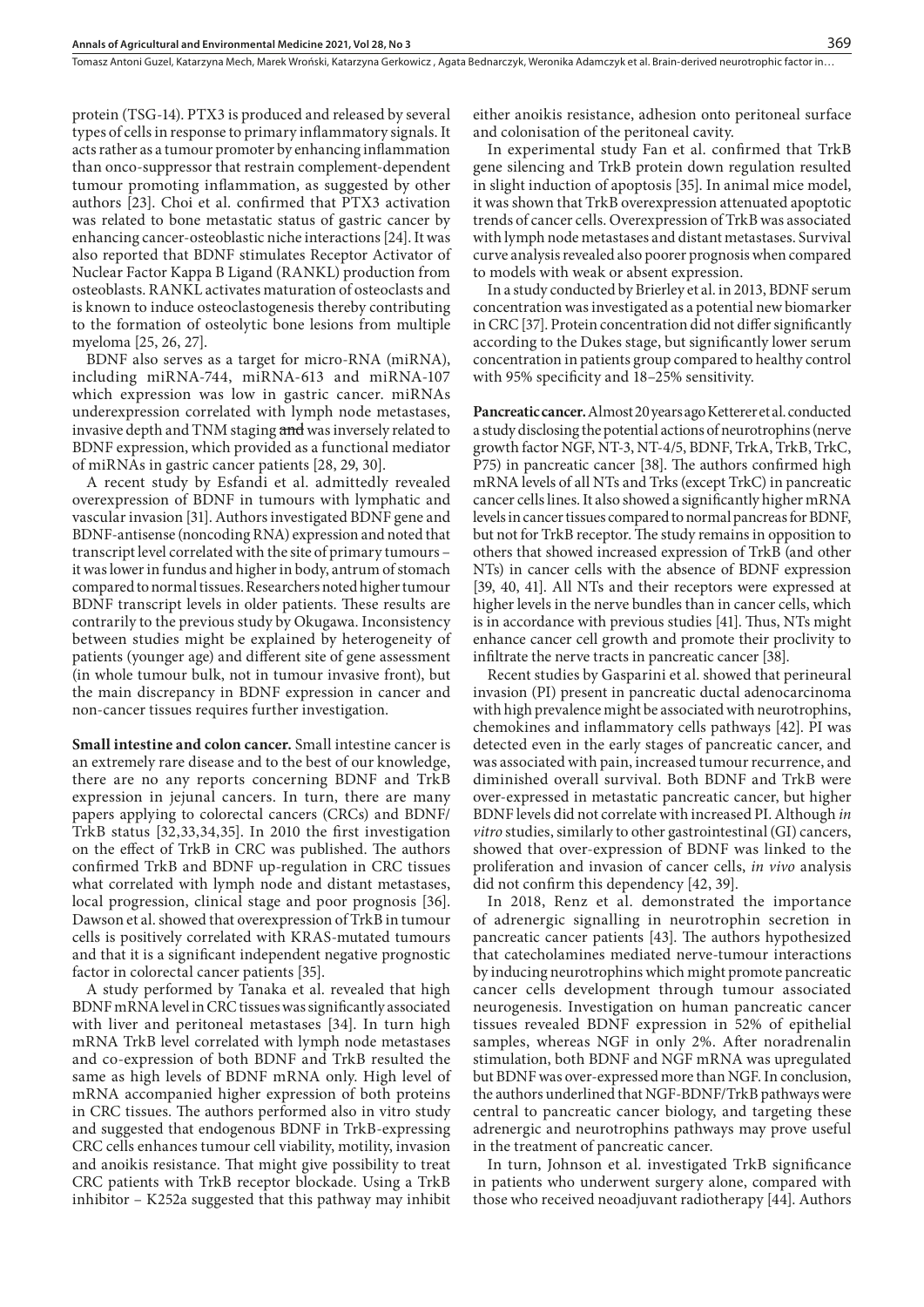showed that although high expression of TrkB was present in pancreatic ductal adenocarcinoma tissues, it did not show any significant relationship to overall survival and incidence of distant metastases.

**Liver cancer.** In 2006, Yang et al. published a study concerning BDNF serum concentration and cell expression in hepatocellular carcinoma (HCC) tissues [45]. They confirmed neurotrophin expression in tumour tissues, and also to some extent in non-tumour tissues (33.3%), with strong evidence ofa significantly higher expression in cancer cells. There was also a significant decrease of BDNF serum level and BDNF/platelet ratio after hepatectomy due to HCC. A positive correlation between BDNF serum and tissue levels and similar serum level and platelet count was noted in these patients. Regarding the fact that the difference between serum and plasma BDNF concentration was about 200-fold, the authors indicated the important function of platelet BDNF as the source or repositorysite. A low platelet count in patients with cirrhosis resulted in lower BDNF serum levels. A higher BDNF/platelet ratio was associated with shorter disease-free survival, which provided further evidence that the platelets in HCC might store more BDNF than in the normal population and cirrhotic patients. Protein serum level correlated with tumour size of >5cm, poorly differentiated HCC and presence of microsatellite tumour nodules. However, only tumour differentiation was confirmed as an independent factor that affected the serum levels of BDNF [45, 46].

Other authors confirmed that liver cancer tissues manifested higher expression of BDNF and TrkB proteins. Guo et al suggested that BDNF/TrkB supported the survival of HCC cells and played a crucial role in tumour progression and intrahepatic dissemination [47]. Lam et al. noted that in human HCC tissues, BDNF expression was elevated in 46% and TrkB was upregulated in 33.3% in comparison to nontumorous liver tissues and normal liver control. [48] This finding is in accordance with results of animal studies. The same group observed that BDNF over-expression promotes cell proliferation, tumour growth and induces resistance to apoptosis in mice.

Long et al. noted a role of micro-RNA (miRNA-15a-5p) in HCC carcinoma [49]. The miRNA-15a-5p acted as a tumour suppressor and its overexpression reduced proliferation, induced cell cycle arrest *in vitro* and inhibited tumour explants *in vivo.* The study found that BDNF was a target gene of miRNA in regulating HCC. The authors showed that although over-expression of BDNF was related to apoptosis inhibition and HCC cells invasion, it may also counteract oncogenic development via the miRNA pathway. Neurotrophins expression was not inversely related to miRNA as confirmed in gastric cancer, but ameliorated the inhibitory effect of miRNA-15a-5p on HCC proliferation and cell division.

# **CONCLUSIONS**

The role of BDNF in gastrointestinal cancers remains unclear. Studies confirmed the role of BDNF/TrkB and other neurotrophins pathway in neural, metabolic and oncologic diseases, but without any final conclusion. The more precise the investigations performed, the more ambiguous were the results obtained.

Although it has been proved that there is close correlation between BDNF and oncologic disorders, specific association in different types of cancer still needs confirmation. Studies suggest that the BDNF/TrkB pathway is a promising possible target for new drugs which are expected to diminish cancer cells potentiality; however, there is lack of data on the influence of different kinds of chemotherapeutics on blood BDNF There is also insufficient information about neurotrophin as a prognostic factor or as a marker oa disease-free survival period. It is believed that if any specific relationship is confirmed, it potentially become a useful tool during qualification to neoadjuvat/adjuvant chemotherapy. Further studies are required, although simplicity of investigation, sensitivity and sensibility of the applied methods remains a challenge. The authors believe that current and future studies will finally enable determination of the role of BDNF in oncogenesis, and evaluate the usefulness of neurotrophins as a target/marker helpful in new anti-cancer therapies.

### **REFERENCES**

- 1. Roesler R. BDNF/TrkB signalin as an anti-tumor target. Expert Rev Anticancer Ther. 2011; 11(10): 1473–1475.
- 2. Noble EE, Billington CJ, Kotz CM, Wang CF. The lighter side of BDNF. Am J Physiol Regul Integr Comp Physiol. 2011; 300(5): R1053-R1069.
- 3. Bathina S, Das UN. Brain-derived neurotrophic factor and its clinical implications. Arch Med Sci. 2015; 11(6): 1164–1178.
- 4. Sen S, Duman R, Sanacora G. Serum brain-derived neurotrophic factor, depression, and antidepressant medications: meta-analyses and implications. Biol Psych. 2008; 64: 527–32.
- 5. Mirowska-Guzel D. The role of neurotrophic factors in the pathology and treatment of multiple sclerosis. Immunopharmacol Immunotoxicol. 2009; 31(1): 32–38.
- 6. Laske C, Stransky E, Leyhe T, Eschweiler GW, Maetzler W, Wittorf A, et al. BDNF serum and CSF concentrations in Alzheimer's disease, normal pressure hydrocephalus and healthy controls. J Psychiatr Res. 2007; 41(5): 387–94.
- 7. Mirowska-Guzel D, Gromadzka G, Członkowski A, Członkowska A. BDNF -270 C>T polymorphisms might be associated with stroke type and BDNF -196 G>A corresponds to early neurological deficit in hemorrhagic stroke. J Neuroimmunol. 2012: 249(1–2): 71–75.
- 8. Eyileten C, Kaplon-Cieslicka A, Mirowska-Guzel D, Malek L, Postula M. Antidiabetic effect of Brain-Derived Neurotrophic Factor and its association with inflammation in type 2 diabetes. J Diab Res. 2017; Article number 2823671.
- 9. Eyileten-Postula C, Mirowska-Guzel D, Milanowski Ł, Zaremba M, Rosiak M, Cudna A, et al. Serum Brain-Derived Neurotrophic Factor is related to platelet reactivity and metformin treatment in adult patients with type 2 diabetes mellitus. Can J Diab. 2019; 43(10): 19–26.
- 10. Pedersen BK. The diseasome of phycial inactivity and the role of myokines in muscle-fat cross talk. J Physiol. 2009: 587(23): 5559–5568.
- 11. Mirowska-Guzel D, Gromadzka G, Mendel T, Janus-Laszczuk B, Dzierka J, Sarzyńska- Długosz I, et al. Impact of BDNF -196 G>A and BDNF -270 C>T polymorphisms on stroke rehabilitation outcome: sex and age differences. Top Stroke Reh. 2014; 21(1): S33-S41.
- 12. Cao L, Liu X, Lin EJ, Wang C, Choi EY, Riban V, et al. Environmental and genetic activation of a brain adipocyte bdnf/leptin axis causes cancer remission and inhibition. Cell. 2010; 142(1): 52–64.
- 13. Linker RA, Lee DH, Flach AC, Litke C, van den Brandt J, Reichardt HM, et al. Thymocyte-derived bdnf influences t-cell maturation at the dn3/dn4 transition stage. Eur J Immunol. 2015; 45(5): 1326–1338
- 14. Jaboin J, Kim CJ, Kaplan DR, Thiele CJ. Brain-derived neurotrophic factor activation of trkb protects neuroblastoma cells from chemotherapy-nduced apoptosis via phosphatidylinositol 3-kinase pathway. Cancer Res. 2002; 62(22): 6756–6763.
- 15. Li Z, Zhang J, Liu Z, Woo CW, Thiele CJ. Down-regulation of bim by brain-derived neurotrophic factor activation of TrkB protects neuroblastoma cells from paclitaxel but not etoposide or cisplatininduced cell death. Cell Death Differ. 2007; 14(2): 318–326.
- 16. Radin D, LIppa A, Patel P, Leonardi D. Lifeguard inhibition of fasmediated apoptosis: a possible mechanism for explaining the cisplatin